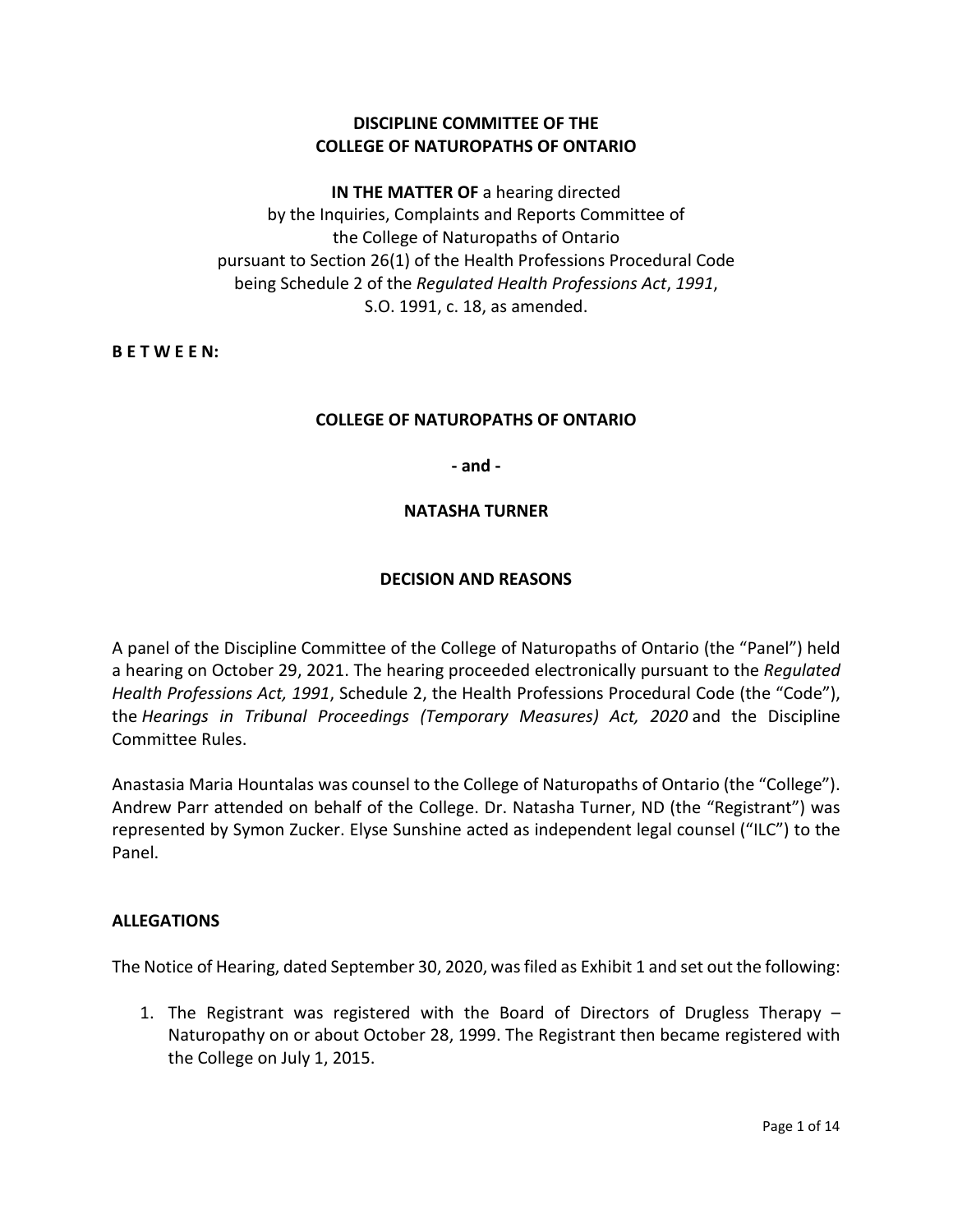## **Advertising protection against and treatment of COVID-19**

- 2. As of March 1, 2020 Ontario and Canada were responding to the evolving COVID-19 pandemic.
- 3. As of March 1, 2020 there was no known cure to COVID-19 and/or immunization to COVID-19.
- 4. On or around March 23, 2020 the Registrant posted or permitted to be posted the following information on the website, [www.drnatashaturner.com:](http://www.drnatashaturner.com/)

"We are also providing an immune boost kit found on shop.drnatashaturner.com. Dr. Turner, ND created a researched based selection of products that can help to protect you from the virus and also to be taken in higher doses should you test positive."

5. On or around March 23, 2020 the Registrant posted or permitted to be posted the following information on the website, www.drnatashaturner.com about the benefits of the immune boost kit:

COVID-19 Prevention Build-Your-Own Kit (Science-Based) 1-2 months supply – Recommend 3 months

- a.  $\blacktriangleright$  Aids In Immune Function
- $b.$   $\blacktriangleright$  Provides Antioxidant Activity
- $c.$   $\blacktriangleright$  Provides Natural Antiviral Support Due To The Olive Leaf Extract In The Clear Immune Essential
- d. ✔Can Protect Against The COVID-19 Virus Due To Immune And Antiviral Support
- e.  $\blacktriangleright$  Suggested For Use During The Pandemic
- f.  $\blacktriangleright$  Can Help To Treat The Symptoms Should An Infection Arise.
- $g.$   $\blacktriangleright$  Safe For Use For Men And Women. If You Are Taking Immuno-Supressive Drugs Contact Your Medical Professional
- h.  $\blacktriangleright$  Exception For Those Who Are Immune Compromised Or HIV Positive.

## **Acts of Professional Misconduct**

- 6. It is alleged that the above noted conduct constitutes professional misconduct pursuant to section 51(1)(c) of the Code as set out in one or more of the following paragraphs of section 1 of Ontario Regulation 17/14 made under the Naturopathy Act, 2007:
	- a. Paragraph 1 Contravening, by act or omission, a standard of practice of the profession or failing to maintain the standard of practice of the profession, including but not limited to the following: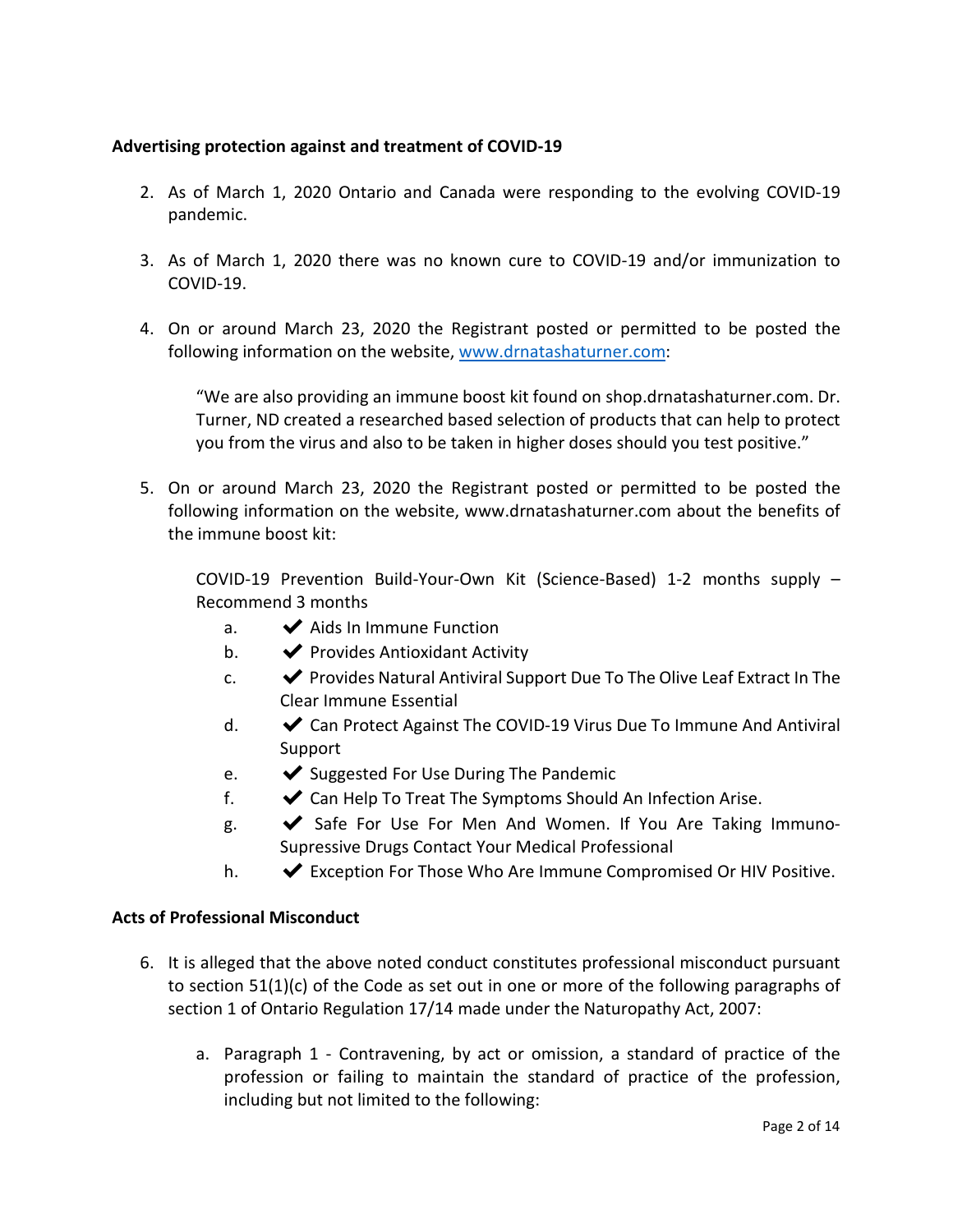- i. Advertising standard of practice; and/or
- ii. Conflict of Interest standard of practice;
- b. Paragraph 7 Recommending or providing treatment that the Registrant knows or ought to know is unnecessary or ineffective;
- c. Paragraph 8 Providing or attempting to provide services or treatment that the Registrant knows or ought to know to be beyond the Registrant's knowledge, skill or judgment.
- d. Paragraph 14 Prescribing, dispensing, compounding or selling a drug or a substance for an improper purpose.
- e. Paragraph 17 Acting in a conflict of interest when acting in a professional capacity;
- f. Paragraph 26 Making a claim respecting a drug, substance, remedy, treatment, device or procedure other than a claim that can be supported as reasonable professional opinion; and/or
- g. Paragraph 46 Engaging in conduct or performing an act relevant to the practice of the profession that, having regard to all the circumstances, would reasonably be regarded by Registrants as disgraceful, dishonourable or unprofessional.

## **ADMISSION AND PLEA INQUIRY**

The Registrant admitted the allegations set out in the Notice of Hearing at paragraph 6. With the permission of the Panel, the allegation contained in paragraph 6 (g) was changed to "unprofessional" only, and the terms "disgraceful" and "dishonourable" were removed.

The Panel received a written plea inquiry which was signed by the Registrant. The Panel also conducted an oral plea inquiry and was satisfied that the Registrant's admissions were voluntary, informed and unequivocal.

### **AGREED STATEMENT OF FACTS**

The College advised the Panel that the evidence would be provided by way of an Agreed Statement of Facts, which was filed as Exhibit 2 and set out the following:

### **The Registrant**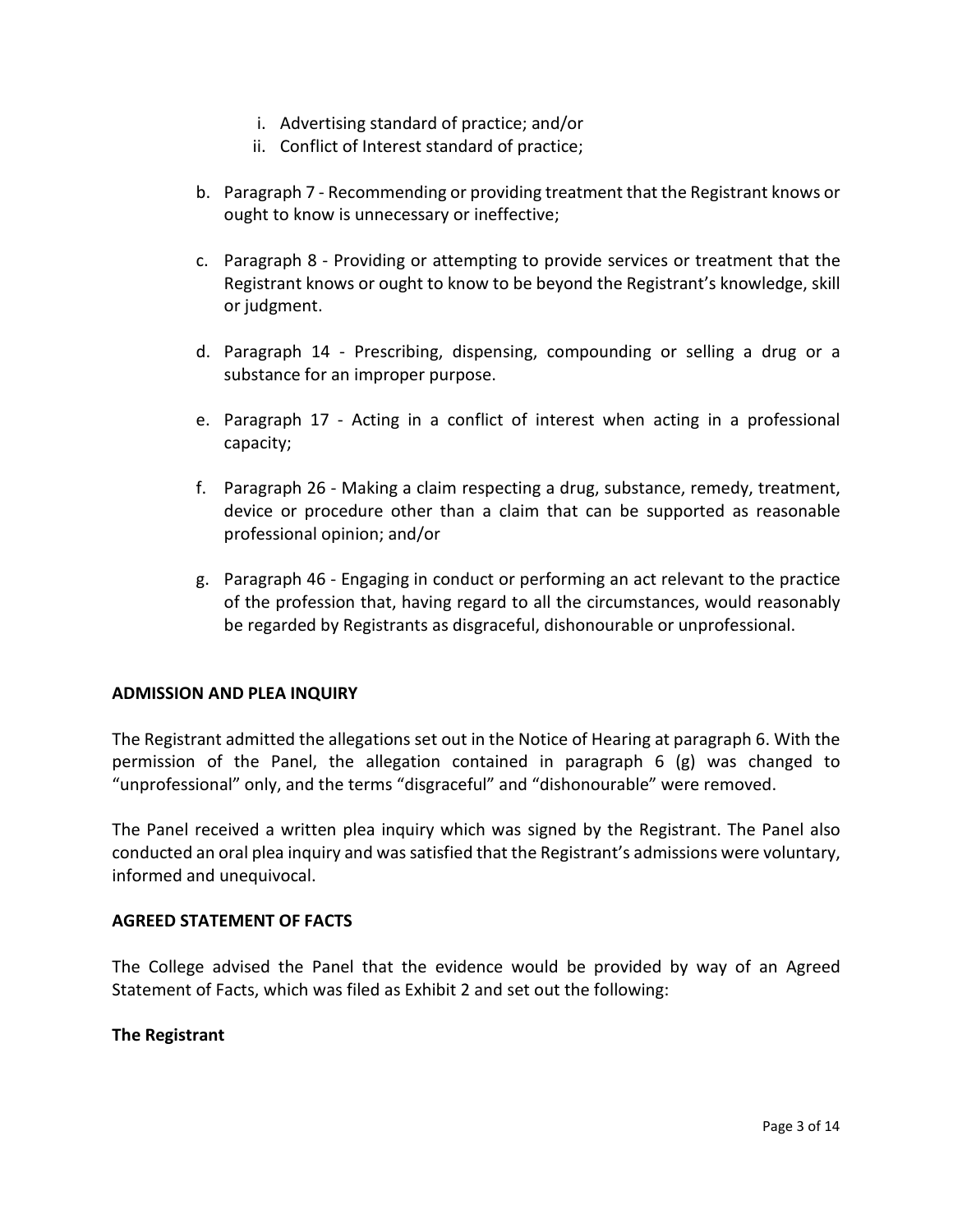- 1. The Registrant registered with the Board of Directors of Drugless Therapy Naturopathy on or about October 28, 1999. The Registrant then became registered with the College on July 1, 2015
- 2. At the relevant times, the Registrant owned and worked at Clear Medicine and was responsible for the website www.drnatashaturner.com (the "website").

## **Advertising protection against and treatment of COVID-19**

- 3. As of March 1, 2020, Canada and the province of Ontario were responding to the evolving COVID-19 pandemic. It is agreed that, at all material times, there was no known cure to COVID-19 and/or immunization to COVID-19.
- 4. On or about March 24, 2020, the College received a complaint that the Registrant was promoting an immune boosting kit to help prevent and protect individuals from COVID-19.
- 5. It is agreed that the Registrant posted and/or permitted to be posted the following information on her website:

"We are also providing an immune boost kit found on shop.drnatashaturner.com. Dr. Turner, ND created a researched based selection of products that can help to protect you from the virus and also to be taken in higher doses should you test positive."

- 6. It is agreed that the information identified in paragraph 5 remained on the Registrant's website from on or about March 14, 2020 until March 25, 2020.
- 7. It is agreed that the Registrant posted and/or permitted to be posted the following information on her website about the alleged benefits of the "immune boost kits":

"COVID-19 Prevention Build-Your-Own Kit (Science-Based) 1-2 months' supply – Recommend 3 months

- **◆** Aids In Immune Function
- ◆ Provides Antioxidant Activity
- ◆ Provides Natural Antiviral Support Due To The Olive Leaf Extract In The Clear Immune Essential
- ◆ Can Protect Against The COVID-19 Virus Due To Immune And Antiviral Support
- ◆ Suggested For Use During The Pandemic
- ◆ Can Help To Treat The Symptoms Should An Infection Arise.
- ◆ Safe For Use For Men And Women. If You Are Taking Immuno-Supressive Drugs Contact Your Medical Professional
- ✔Exception For Those Who Are Immune Compromised Or HIV Positive."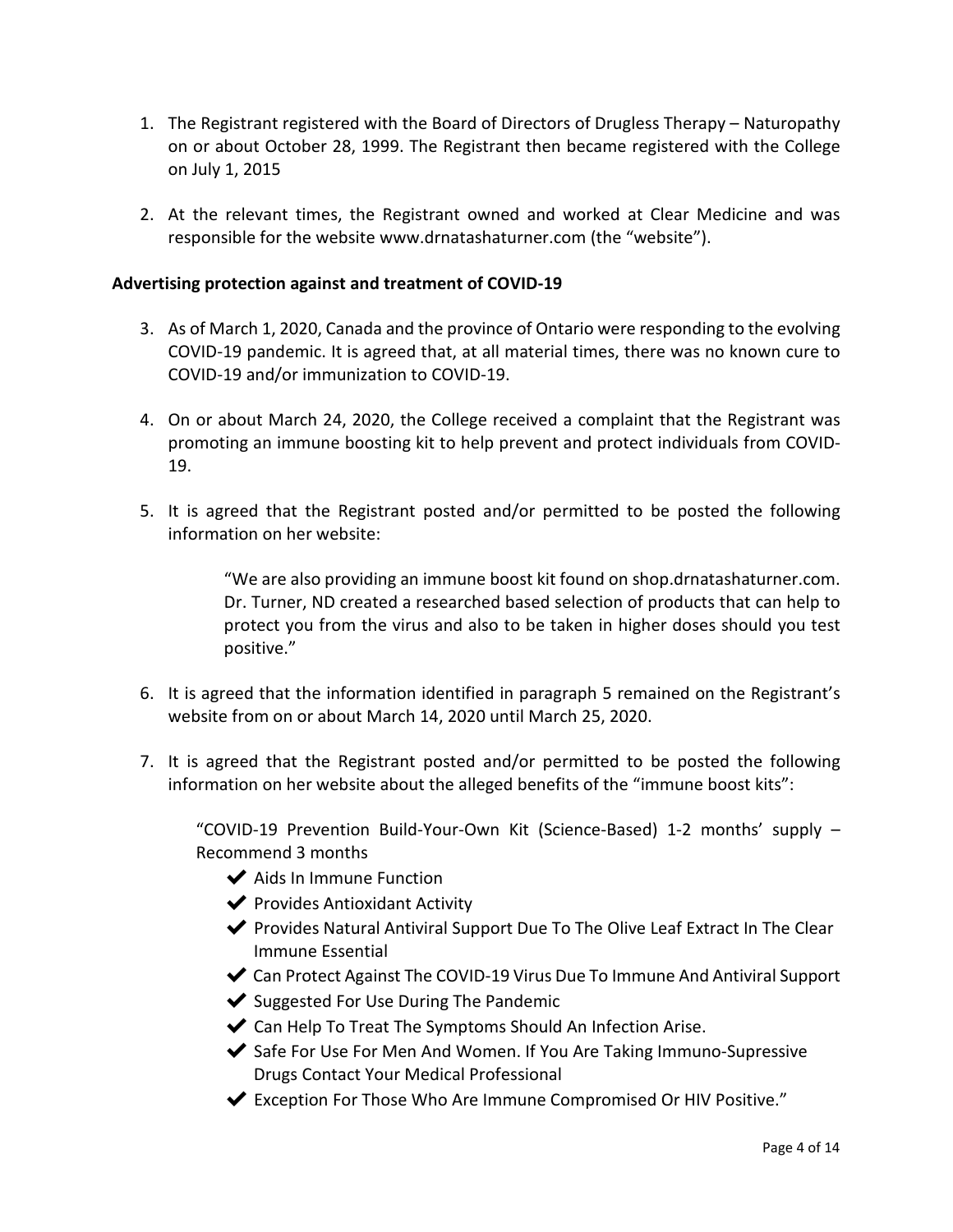- 8. It is agreed that the information identified in paragraph 7 remained on the Registrant's website from on or about March 14, 2020 until March 25, 2020, and that sales of the "immune boost kits" remained active during that time.
- 9. It is agreed that between March 14, 2020 and March 25, 2020, the Registrant sold approximately 5 of the "immune boost kits" through Clear Medicine.
- 10. It is agreed that the "immune boost kits" are a substance and that the Registrant sold them for an improper purpose.
- 11. It is agreed that the information identified in paragraphs 5 and 7 above:
	- a. is not accurate, verifiable, comprehensible or professionally appropriate;
	- b. appeals to the public's fears about COVID-19;
	- c. is unnecessary and ineffective; and
	- d. cannot be supported as reasonable professional opinion.
- 12. It is agreed that the treatment of COVID-19 is beyond the Registrant's knowledge, skill or judgment.
- 13. It is further agreed that the Registrant acted in a conflict of interest by engaging in advertising that could improperly influence her professional judgement and duty to act in the best interest of her patients.

### **Confirmation to the College's CEO**

- 14. On or about March 25, 2020, the Chief Executive Officer of the College (the "CEO") wrote a letter to the Registrant, and requested that she do the following:
	- a. immediately cease and desist any advertising related to the COVID-19 pandemic; and
	- b. sign a confirmation that she read and understood the letter, and had ceased advertising and making public statements about the prevention and/or treatment of COVID-19.
- 15. On or about March 26, 2020, the Registrant returned the signed confirmation to the College.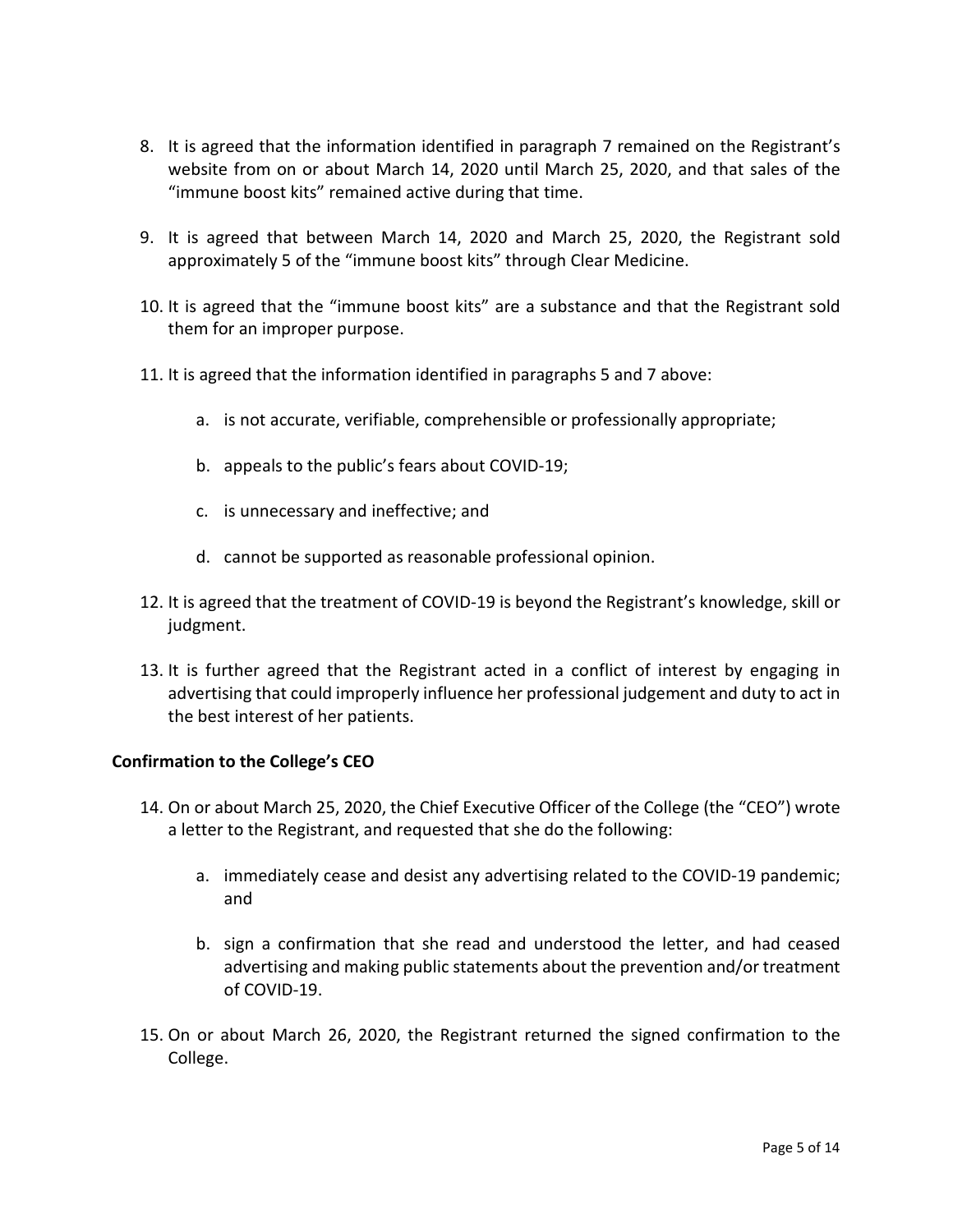## **Prior History**

16. The Registrant has a prior history with the College, which included concerns with the Registrant's compliance with the Advertising Standards and Guidelines. On November 2, 2017, the Inquiries, Complaints and Reports Committee ("ICRC") of the College considered concerns that the Registrant was performing a controlled act that she was not authorized to perform, that the Registrant contravened the standards of the profession and that the Registrant used or permitted the use of a testimonial from a patient, former patient or other person in respect of the Registrant's practice in her advertising. The ICRC ordered the Registrant to complete a SCERP, including requiring the Registrant to review the Advertising and Conflict of Interest Standards, complete a report of 750-1000 words providing an analysis of her online presence, and her compliance with the standards and guidelines. The ICRC also ordered the Registrant to attend for an oral caution.

### **Admissions of Professional Misconduct**

- 17. It is agreed that the above-noted conduct constitutes professional misconduct pursuant to section 51(1)(c) of the Health Professions Procedural Code, being Schedule 2 to the Regulated Health Professions Act, 1991 (the "Code"), as set out in the following paragraphs of section 1 of Ontario Regulation 17/14 made under the Naturopathy Act, 2007:
	- a. Paragraph 1 Contravening, by act or omission, a standard of practice of the profession or failing to maintain the standard of practice of the profession, including but not limited to the following:
		- i. Advertising standard of practice;
		- ii. Scope of Practice standard of practice; and
		- iii. Conflict of Interest standard of practice;
	- b. Paragraph 7 Recommending or providing treatment that the Registrant knows or ought to know is unnecessary or ineffective;
	- c. Paragraph 8 Providing or attempting to provide services or treatment that the Registrant knows or ought to know to be beyond the Registrant's knowledge, skill or judgment;
	- d. Paragraph 14 Prescribing, dispensing, compounding or selling a drug or a substance for an improper purpose;
	- e. Paragraph 17 Acting in a conflict of interest when acting in a professional capacity;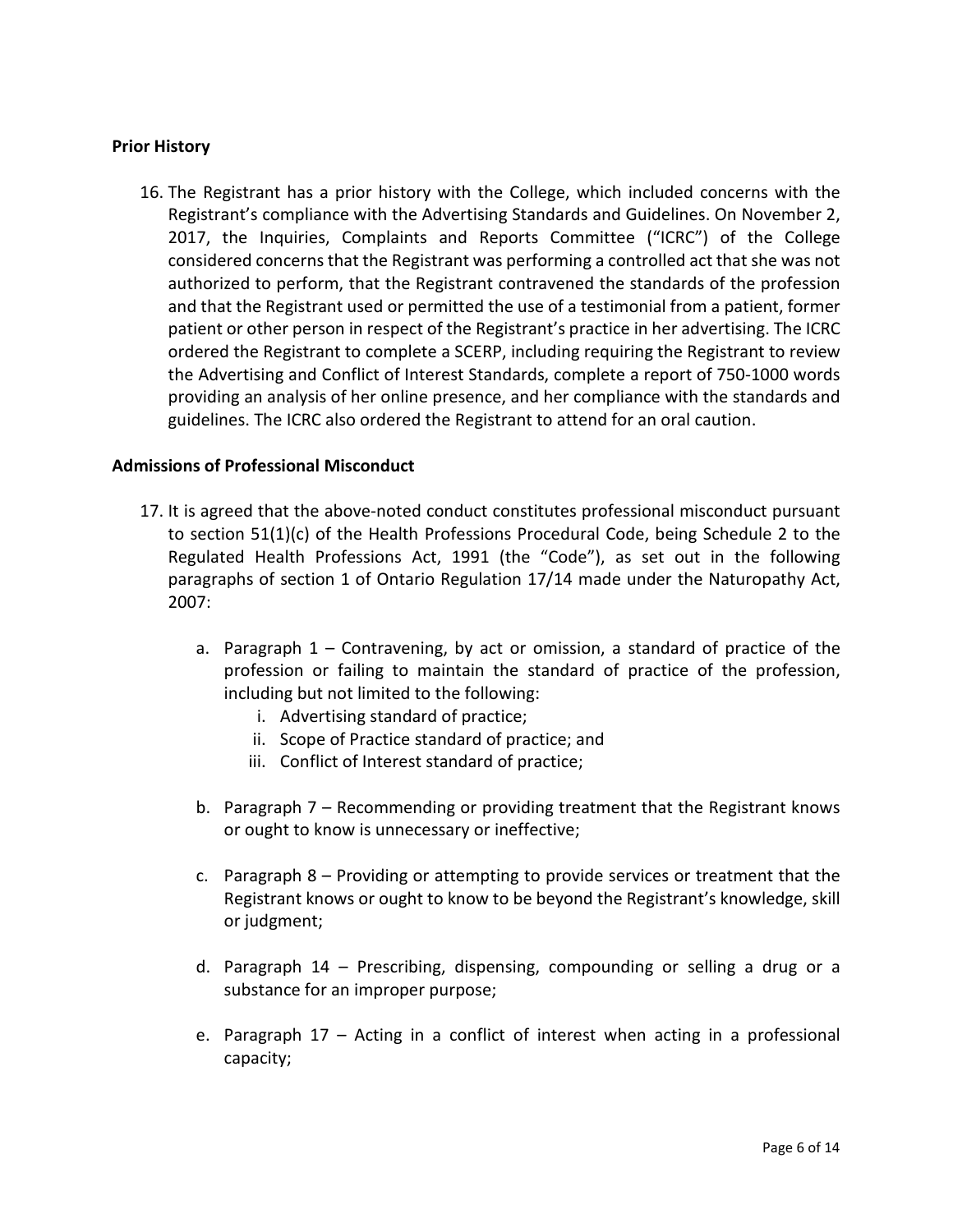- f. Paragraph 26 Making a claim respecting a drug, substance, remedy, treatment, device or procedure other than a claim that can be supported as reasonable professional opinion; and
- g. Paragraph 46 Engaging in conduct or performing an act relevant to the practice of the profession that, having regard to all the circumstances, would reasonably be regarded by Registrants as unprofessional.

# **DECISION AND REASONS ON LIABILITY**

The Panel accepted as correct all of the facts set out in the Agreed Statement of Facts. The Panel found that the evidence contained in that document proved, on a balance of probabilities, the allegations alleged in the Notice of Hearing and admitted in the Agreed Statement of Facts.

The Panel made its decision for the following reasons:

- 1. Treatment of the virus that causes COVID-19 is not within the scope of practice of naturopathic doctors in Ontario nor is there sufficient evidence to claim that natural substances are effective treatments for COVID-19. Therefore, the statements of this nature made by the Registrant on her website are inaccurate and unverifiable. By promoting, recommending and selling treatment for COVID-19, the Registrant is in contravention of the Advertising and Scope of Practice Standards.
- 2. The Registrant would benefit financially from any sales of COVID-19 prevention kits made on her website. This is a conflict of interest and would be in contravention of that Standard of Practice.
- 3. The Panel agreed that recommending treatment during the early stages of the COVID-19 pandemic took advantage of the state of anxiety and vulnerability being experienced by much of the general public at that time. For this reason, and after considering all of the information as well as the Registrant's prior complaints history with the College, the Panel agreed that this conduct would reasonably be regarded by other Registrants of the profession to be unprofessional.

## **POSITION OF THE PARTIES ON PENALTY AND COSTS**

The parties made a joint submission as to an appropriate order for penalty and costs (the "Proposed Order"), which was filed as Exhibit 3 and included the following:

1. Requiring the Registrant to appear before the Panel to be reprimanded immediately following the hearing of this matter.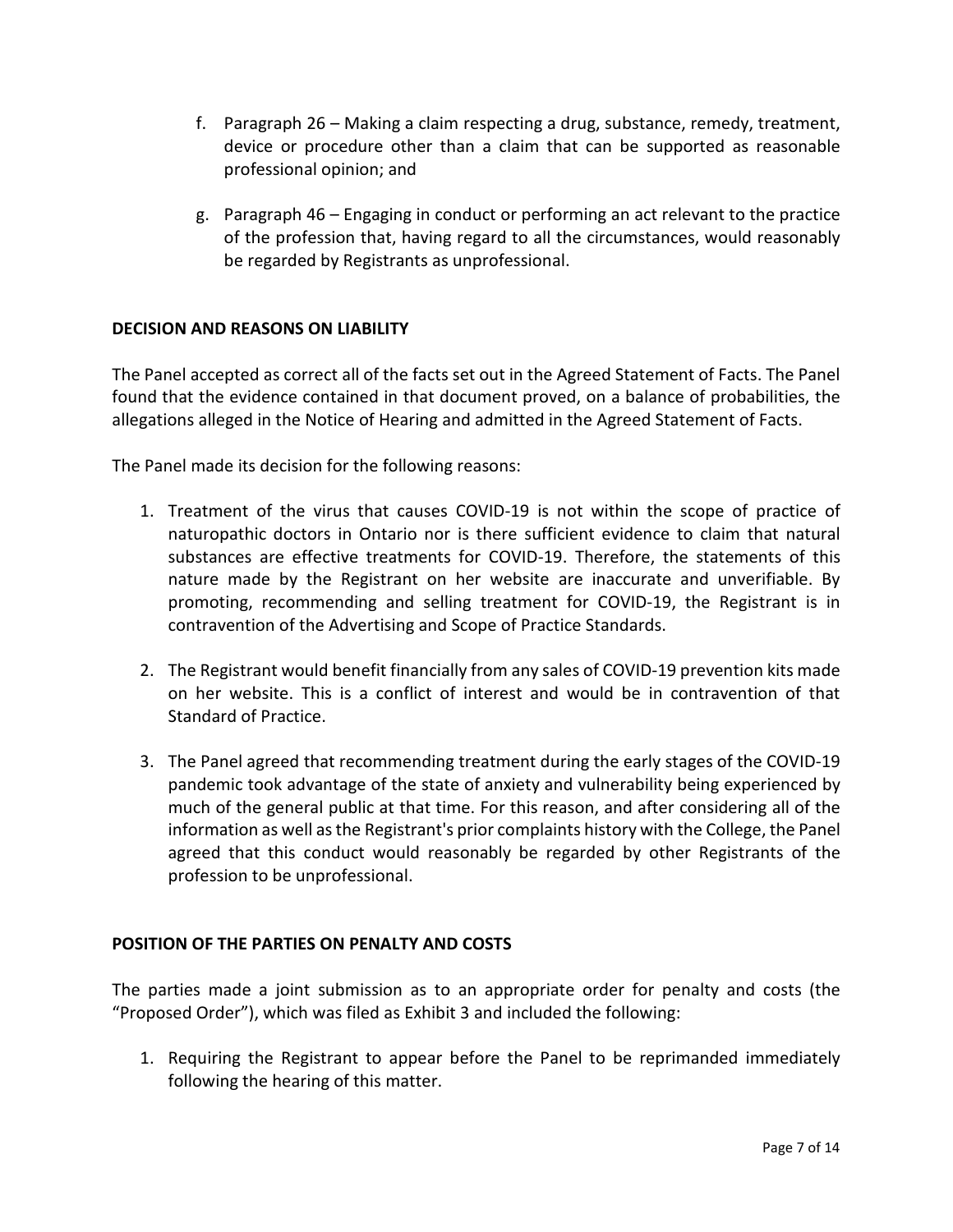- 2. Directing the Chief Executive Officer to suspend the Registrant's certificate of registration for a period of three (3) months, to commence on the date of the hearing of this matter.
- 3. Directing the Chief Executive Officer to impose the following specified terms, conditions and limitations on the Registrant's certificate of registration:
	- a. Requiring that the Registrant unconditionally pass, and at her own expense, the ProBe course in ethics and boundaries, no later than six (6) months from the date of the order of the Discipline Committee; and
	- b. Requiring that the Registrant write an essay between 1000 and 1500 words in length, and provide it to the Chief Executive Officer, no later than a date selected by the Chief Executive Officer that shall be published by the College at a time and in a format determined by the Chief Executive Officer, on the following issues:
		- i. The lessons she learned in completing the ProBe course; and
		- ii. The methods she will incorporate into her practice to ensure proper compliance with the standards and her obligations as a member of the College.
- 4. Requiring the Registrant to pay a fine of not more than \$350.00 to the Minister of Finance within two (2) months of the date of the hearing of this matter.
- 5. The Registrant shall pay the College's costs fixed in the amount of \$5,000.00, payable on a schedule to be set by the Chief Executive Officer.
- 6. The Registrant acknowledges that this Joint Submission as to Penalty and Costs is not binding upon the Discipline Committee.
- 7. The Registrant acknowledges and understands that she is executing this document voluntarily, unequivocally, free of duress and free of bribe and that she has been advised of her right to seek legal advice.

# **DECISION AND REASONS ON PENALTY AND COSTS**

The Panel accepted the Proposed Order, finding it to be in the public interest, proportionate to the misconduct and consistent with previous orders of this Discipline Committee in cases involving similar misconduct.

In accepting the Proposed Order, the Panel was mindful that a penalty should, first and foremost, achieve the goal of public protection, while also accounting for other generally established sanctioning principles, which this joint submission achieves. As such, the Panel found no reason to depart from the Proposed Order, accepting the College's argument that joint submissions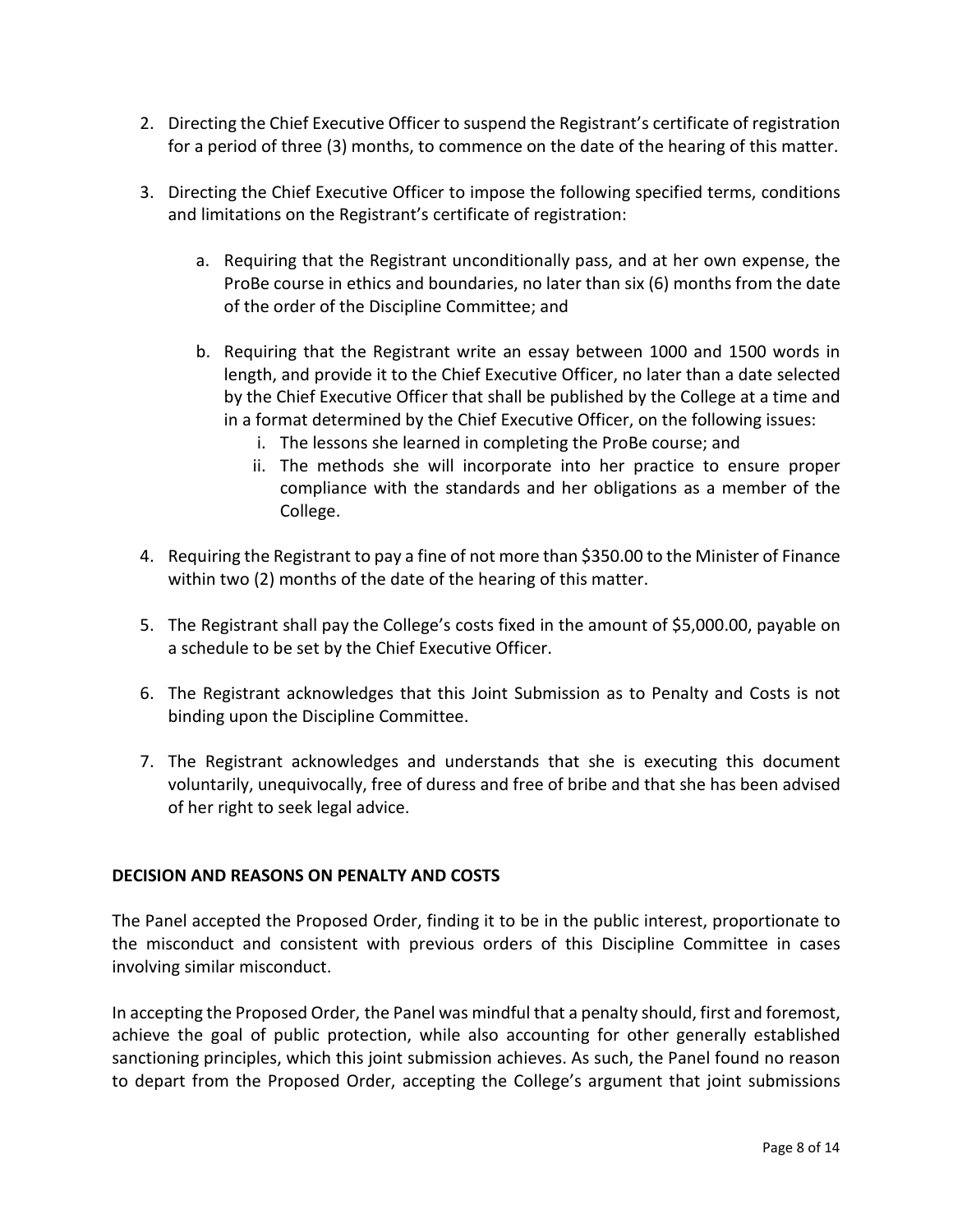should not be interfered with lightly and may be rejected only if it is truly unreasonable or unconscionable.

The Panel was satisfied that a reprimand and a 3-month suspension would discourage other Registrants from engaging in similar misconduct and demonstrate to the public that this Committee takes conduct of this nature seriously and will sanction practitioners who engage in such conduct accordingly, including with a temporary removal from practice.

The 3-month suspension, in combination with a reprimand and continuing education through completion of the ProBe course in ethics and boundaries, would achieve remediation and specific deterrence by affording the Registrant an opportunity to improve her understanding of the College's standards and reflect on the consequences of her misconduct. This requirement for additional training also promotes public confidence in the College's ability to regulate the profession and ensures that the Registrant will have the ability to adhere to established Standards of Practice.

In making its determination, the Panel considered the aggravating and mitigating factors present in this case. The following mitigating factors were considered:

- a) the Registrant's cooperation with the College throughout the investigation and prosecution of the allegations, which saved the College the time and expense of a contested hearing;
- b) the Registrant's acceptance of responsibility, signaled by her admitting to the conduct and entering into a joint submission with respect to penalty. This indicated that she was serious about returning to practice in an ethical manner and committed to learning from her error and improving her practice.

Among the aggravating factors considered were the nature of the conduct itself, the fact that the Registrant took advantage of the public's vulnerability by making unverifiable claims during a time of uncertainty, as well as her prior complaints history with the College.

The Proposed Order was within the range of penalties that have previously been ordered by this Discipline Committee for similar conduct.

With respect to costs, the Panel accepted that it has the authority to award costs under section 53.1 of the Code to ensure that the entire financial burden of investigating and prosecuting Registrants who engage in professional misconduct does not rest on the general membership of this profession. The proposed amount appropriately reflected the Registrant's cooperation through the investigation and prosecution of this matter. It also fell within the range of costs awarded by previous panels in similar matters.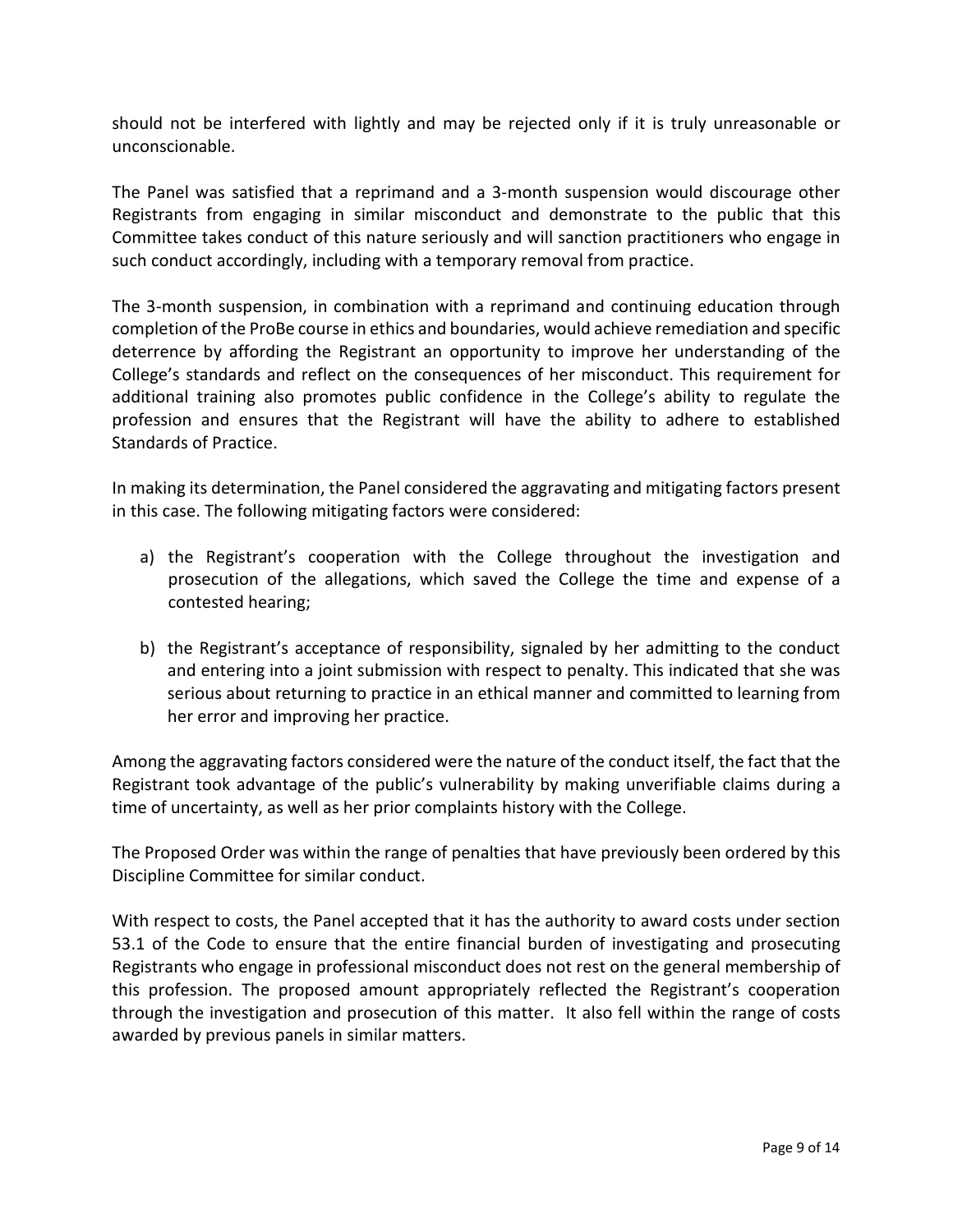## **ORDER**

The Panel stated its findings in its written order (the "Order"), in which the Panel directed as follows on the matter of penalty and costs:

- 1. The Registrant shall appear before the Panel to be reprimanded immediately following the hearing of this matter.
- 2. The Chief Executive Officer is directed to suspend the Registrant's certificate of registration for a period of three (3) months, to commence on the date of the hearing of this matter.
- 3. Directing the Chief Executive Officer to impose the following specified terms, conditions and limitations on the Registrant's certificate of registration:
	- a. Requiring that the Registrant unconditionally pass, and at her own expense, the ProBe course in ethics and boundaries, no later than six (6) months from the date of the order of the Discipline Committee; and
	- b. Requiring that the Registrant write an essay between 1000 and 1500 words in length, and provide it to the Chief Executive Officer, no later than a date selected by the Chief Executive Officer that shall be published by the College at a time and in a format determined by the Chief Executive Officer, on the following issues:
		- i. The lessons she learned in completing the ProBe course; and
		- ii. The methods she will incorporate into her practice to ensure proper compliance with the standards and her obligations as a member of the College.
- 4. Requiring the Registrant to pay a fine of not more than \$350.00 to the Minister of Finance within two (2) months of the date of the hearing of this matter.
- 5. The Registrant shall pay the College's costs fixed in the amount of \$5,000.00, payable on a schedule to be set by the Chief Executive Officer.

At the conclusion of the hearing, having confirmed that the Registrant waived any right to appeal, the Panel delivered its reprimand.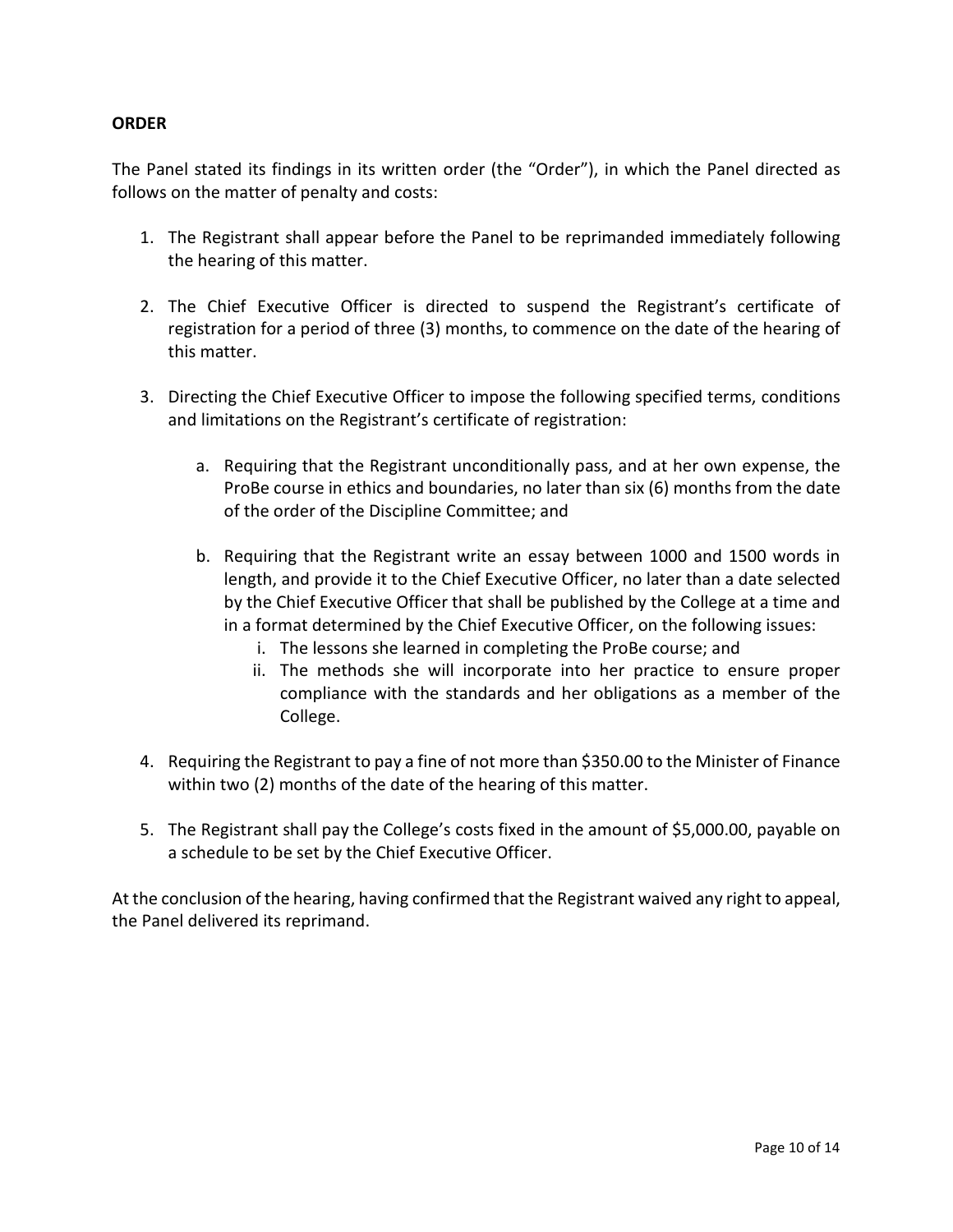I, Dr. Jordan Sokoloski, ND sign this decision and reasons for the decision as Chairperson of this Discipline Panel and on behalf of the members of the Discipline Panel as listed below:

## **DISCIPLINE PANEL**

Dr. Jordan Sokoloski, ND – Chair, professional member Dr. Enrique (Rick) Olazabal, ND – non-council professional member Dean Catherwood – public member Lisa Fenton - public member

Jordin

Signed: \_\_\_\_\_\_\_\_\_\_\_\_\_\_\_\_\_\_\_\_\_\_\_\_\_\_\_\_\_\_\_\_\_

Dr. Jordan Sokoloski, ND, Chair

Dated in Ontario on November 26, 2021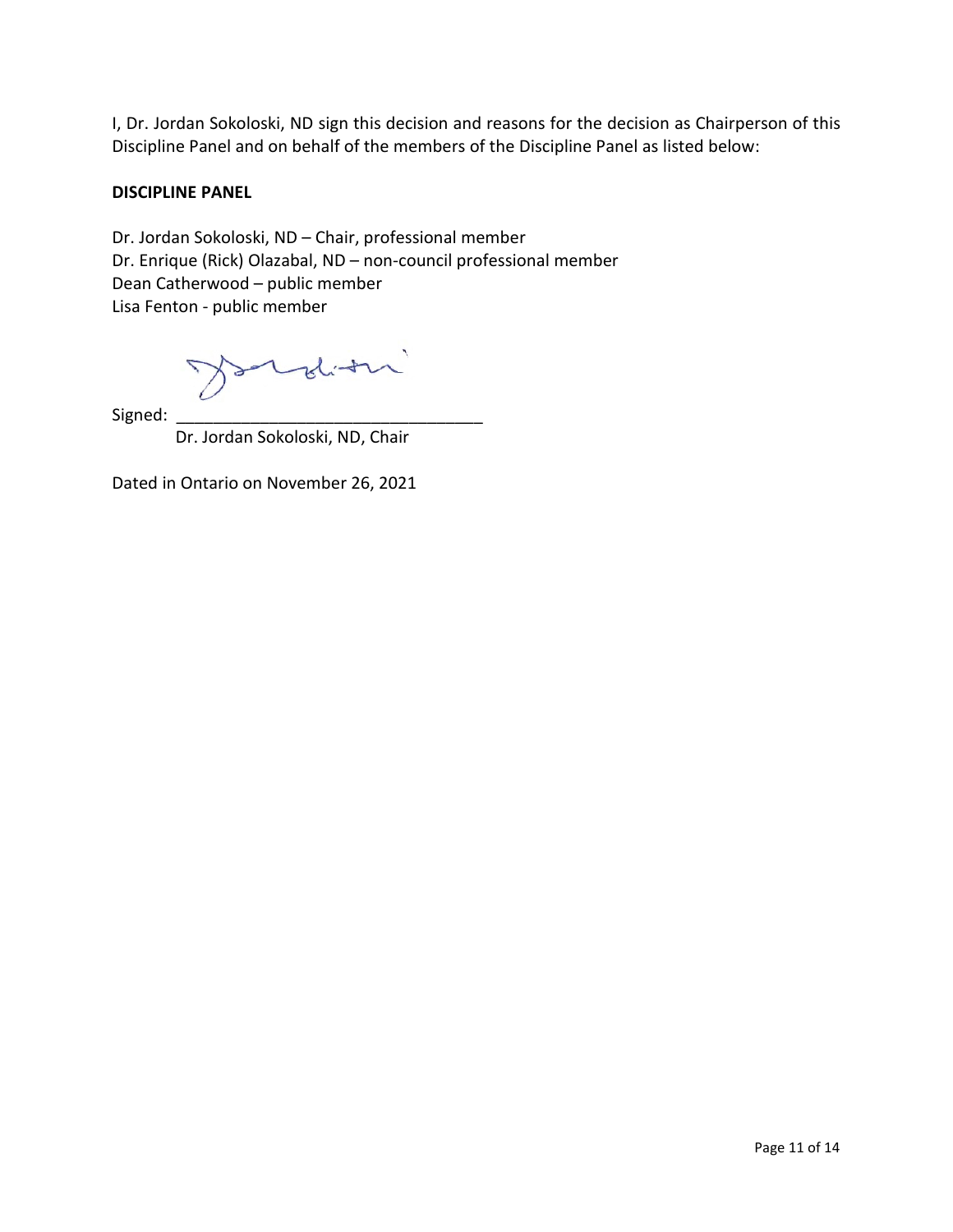# **DISCIPLINE COMMITTEE OF THE COLLEGE OF NATUROPATHS OF ONTARIO**

**IN THE MATTER OF** a hearing directed by the Inquiries, Complaints and Reports Committee of the College of Naturopaths of Ontario pursuant to Section 26(1) of the Health Professions Procedural Code being Schedule 2 of the *Regulated Health Professions Act*, *1991*, S.O. 1991, c. 18, as amended.

**B E T W E E N:**

## **COLLEGE OF NATUROPATHS OF ONTARIO**

**- and -**

## **NATASHA TURNER**

### **REPRIMAND**

As part of our penalty order this Discipline Panel has ordered that you be given an oral reprimand. The fact that you have received this reprimand will be part of the public portion of the Register and, as such, part of your record with the College.

The Panel has found that you have engaged in professional misconduct as alleged in the Notice of Hearing.

It is clear to the Panel, that you have not upheld your professional commitment to:

● Enhance the care and safety of your patients because you made inaccurate and unverifiable claims about the prevention and treatment of COVID-19;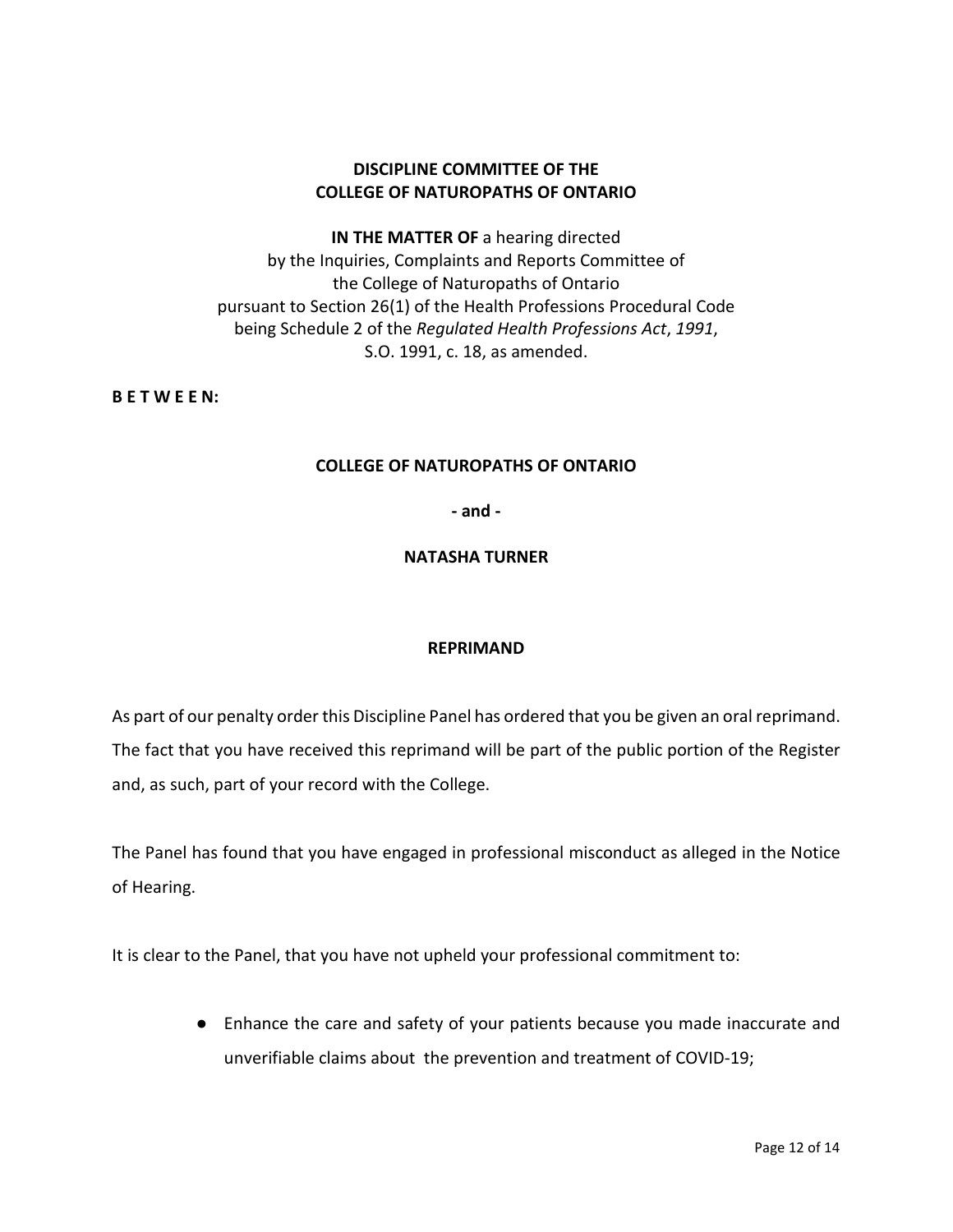- Abide by the Standards of the College, including the Scope of Practice, Advertising, and Conflict of Interest Standards;
- Conduct yourself in a manner that is professional and becoming of a Registrant of this College.

Of particular concern is that:

- You took advantage of the fear and vulnerability of the general public in the early stages of the COVID-19 pandemic;
- The professional misconduct in which you engaged has put at risk the public's confidence in the profession's ability to govern itself and therefore could erode the profile of the profession in the minds of the public and other regulated health care professionals;
- And although this is the first time you have appeared before a panel of the DC, you have a complaints history with this College and have appeared before the ICRC in the past for a similar breach of a Standard.

Consequently, it is necessary for us to take steps to impress upon you the seriousness of the misconduct in which you have engaged.

The Panel acknowledges that you took responsibility for your actions and admitted to the allegations in the Notice of Hearing. However, your actions were inappropriate.

The Panel would like to remind you that being a registered naturopathic doctor is a privilege and not a right. The Panel is satisfied that by completing the ProBe course and remediation ordered you will be able to return to the profession and practice safely, ethically and professionally within the Province of Ontario.